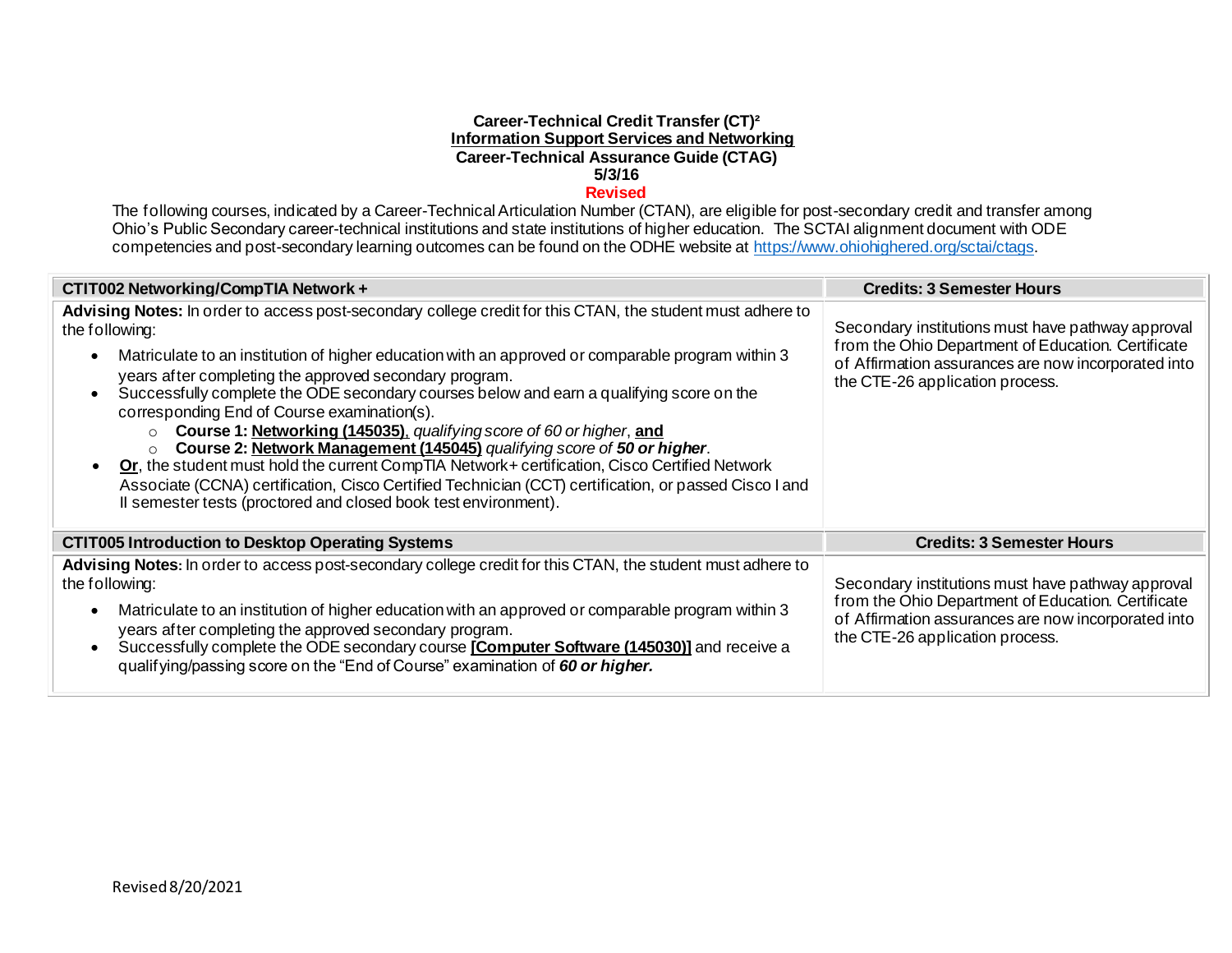| CTIT006 Introduction to User Support (Institutions must choose to submit for either this CTAN<br>or CTIT015 but not both)                                                                                                                                                                                                                                                                                                                                                                                                                                                                                                              | <b>Credits: 3 Semester Hours</b>                                                                                                                                                                  |
|----------------------------------------------------------------------------------------------------------------------------------------------------------------------------------------------------------------------------------------------------------------------------------------------------------------------------------------------------------------------------------------------------------------------------------------------------------------------------------------------------------------------------------------------------------------------------------------------------------------------------------------|---------------------------------------------------------------------------------------------------------------------------------------------------------------------------------------------------|
| Advising Notes: In order to access post-secondary college credit for this CTAN, the student must<br>adhere to the following:<br>Matriculate to an institution of higher education with an approved or comparable program within<br>$\bullet$<br>3 years after completing the approved secondary program.<br>Successfully complete the ODE secondary course [Network Security (145050)] with a "C" or<br>$\bullet$<br>better, and receive a qualifying/passing score of 63 or higher.<br>Or, the student must hold the current Microsoft Enterprise Desktop Support Technician<br>credential (exam #70-685 or current equivalent exam). | Secondary institutions must have pathway approval<br>from the Ohio Department of Education. Certificate<br>of Affirmation assurances are now incorporated into<br>the CTE-26 application process. |
| CTIT015 CompTIA Security + (Institutions must choose to submit for either this CTAN or<br><b>CTIT006 but not both)</b>                                                                                                                                                                                                                                                                                                                                                                                                                                                                                                                 | <b>Credits: 3 Semester Hours</b>                                                                                                                                                                  |
| Advising Notes: In order to access post-secondary college credit for this CTAN, the student must<br>adhere to the following:<br>Matriculate to an institution of higher education with an approved or comparable program NO<br>$\bullet$<br>LATER than 3 years after completing the approved secondary program.<br>Successfully complete the ODE secondary courses [Network Security (145050] and receive<br>$\circ$<br>a qualifying/passing score of 55 or higher.<br>Or, the student must hold the current CompTIA Security + certification (exam $#$ SY0-301 or<br>current equivalent exam).                                        | Secondary institutions must have pathway approval<br>from the Ohio Department of Education. Certificate<br>of Affirmation assurances are now incorporated into<br>the CTE-26 application process. |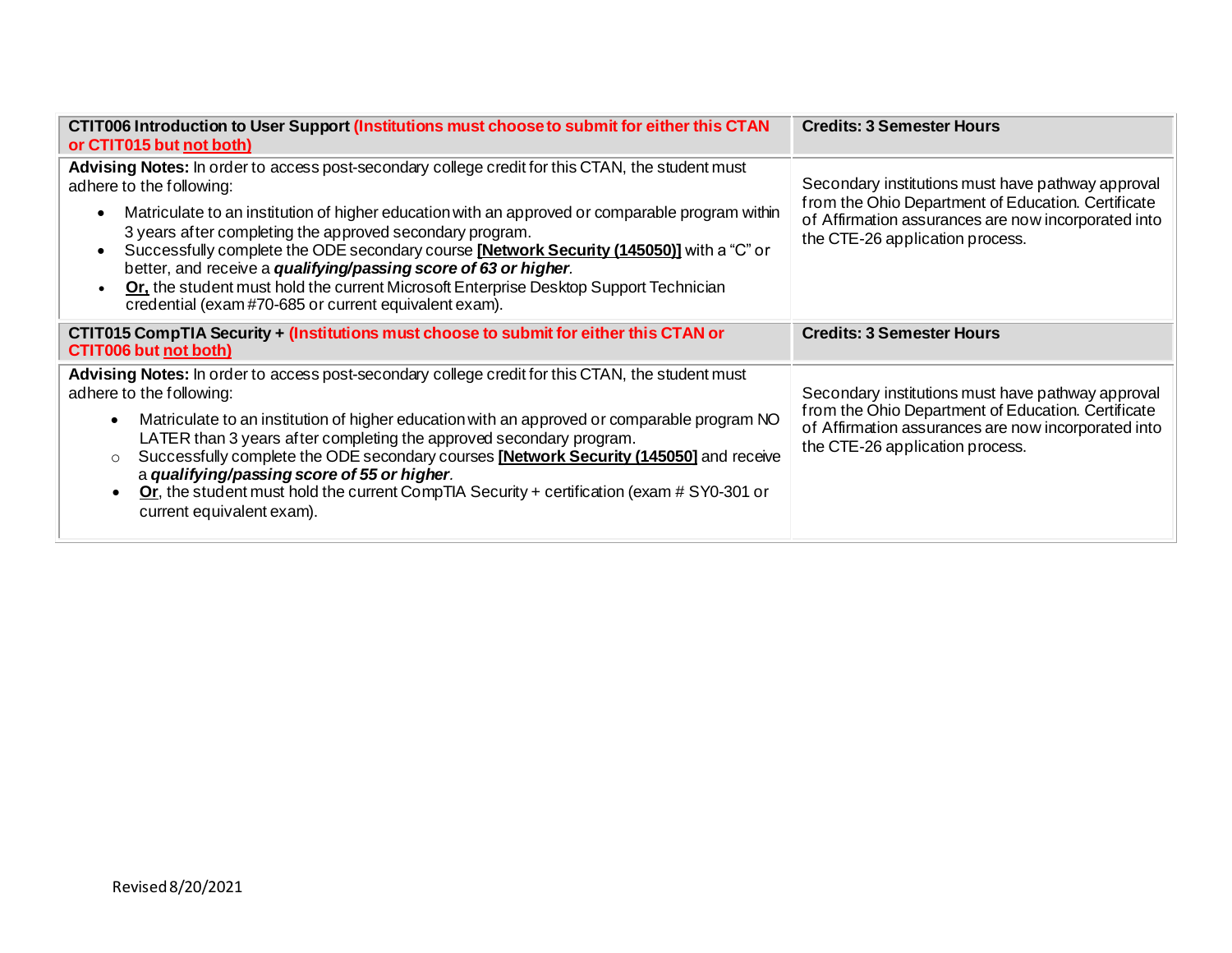| CTIT017 Cisco I: CCNA 7 – Introduction to Networks                                                                                                                                                                                                                                                                                                                                                                                                                                                                                                                                                                                                                   | Credits: 3-4 Semester<br>Hours                                                                                                                                            |
|----------------------------------------------------------------------------------------------------------------------------------------------------------------------------------------------------------------------------------------------------------------------------------------------------------------------------------------------------------------------------------------------------------------------------------------------------------------------------------------------------------------------------------------------------------------------------------------------------------------------------------------------------------------------|---------------------------------------------------------------------------------------------------------------------------------------------------------------------------|
| Advising Notes: In order to access post-secondary college credit for this CTAN, the student must adhere to the following:<br>Matriculate to an institution of higher education with an approved or comparable program within 3 years after completing<br>$\bullet$<br>the approved secondary program.<br>Successfully complete the CISCO™ course and pass applicable semester tests (proctored and closed book test<br>$\bullet$<br>environment) in Cisco I curriculum (official CISCO™ End of Course" exam).<br>Or hold current Cisco certification.<br>Cisco Certified Network Associate (CCNA) certificate<br>Cisco Certified Technician (CCT) certificate        | <b>PLEASE NOTE: Students</b><br>are not required to hold the<br>official CISCO certification.<br>However, the institution must<br>offer the approved CISCO<br>curriculum. |
| CTIT018 Cisco II: CCNA 7 - Switching, Routing, and Wireless Essentials (SRWE)                                                                                                                                                                                                                                                                                                                                                                                                                                                                                                                                                                                        | Credits: 3-4 Semester<br>Hours                                                                                                                                            |
| Advising Notes: In order to access post-secondary college credit for this CTAN, the student must adhere to the following:<br>Student must matriculate to an institution of higher education with an approved or comparable program within 3 years<br>$\bullet$<br>after completing the approved secondary program.<br>Successfully complete the CISCO™ course and pass applicable semester tests (proctored and closed book test<br>$\bullet$<br>environment) in Cisco II curriculum (official CISCO™ End of Course" exam).<br>Or Student holds current Cisco certification.<br>$\bullet$<br>Cisco Certified Network Associate (CCNA) certificate.<br>$\blacksquare$ | <b>PLEASE NOTE: Students</b><br>are not required to hold the<br>official CISCO certification.<br>However, the institution must<br>offer the approved CISCO<br>curriculum. |
| CTIT019 Cisco III: CCNA 7 – Enterprise Networking, Security, and Automation (ENSA)                                                                                                                                                                                                                                                                                                                                                                                                                                                                                                                                                                                   | Credits: 3-4 Semester<br>Hours                                                                                                                                            |
| Advising Notes: In order to access post-secondary college credit for this CTAN, the student must adhere to the following:<br>Student must matriculate to an institution of higher education with an approved or comparable program within 3 years<br>$\bullet$<br>after completing the approved secondary program.<br>Successfully complete the CISCO™ course and pass applicable semester tests (proctored and closed book test<br>environment) in Cisco III curriculum (official CISCO™ End of Course" exam).<br>Or Student holds current Cisco certification.<br>$\bullet$<br>Cisco Certified Network Associate (CCNA) certificate.                               | <b>PLEASE NOTE: Students</b><br>are not required to hold the<br>official CISCO certification.<br>However, the institution must<br>offer the approved CISCO<br>curriculum. |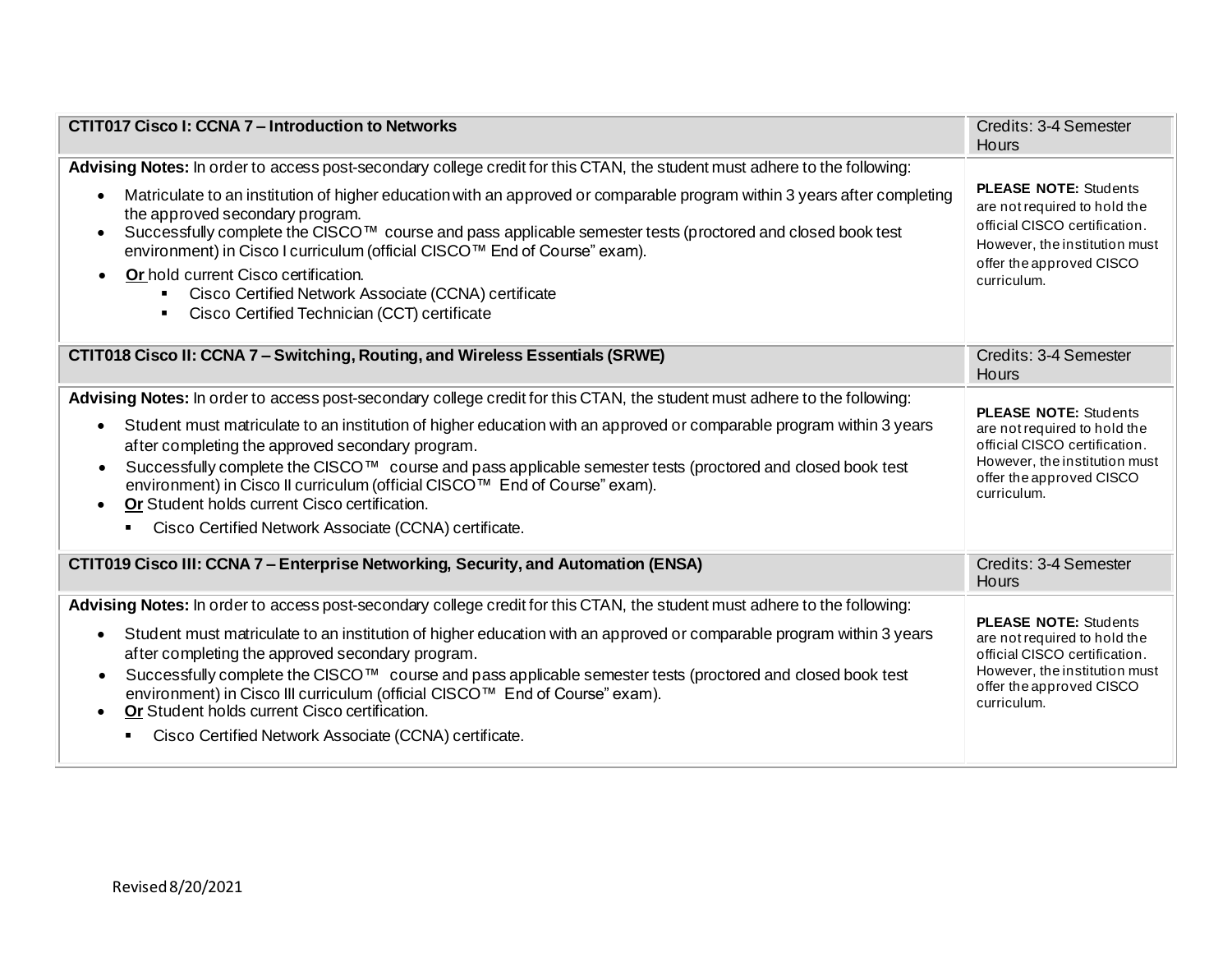| <b>CTIT011 Microsoft Windows Desktop Operating System</b>                                                                                                                                                                                                                                                                                                                                                                                                                                                                                                                                                                                                                                                                                                                                                                                       | <b>Credits: 3 Semester Hours</b>                                                                                                                                                                  |  |
|-------------------------------------------------------------------------------------------------------------------------------------------------------------------------------------------------------------------------------------------------------------------------------------------------------------------------------------------------------------------------------------------------------------------------------------------------------------------------------------------------------------------------------------------------------------------------------------------------------------------------------------------------------------------------------------------------------------------------------------------------------------------------------------------------------------------------------------------------|---------------------------------------------------------------------------------------------------------------------------------------------------------------------------------------------------|--|
| Advising Notes: In order to access post-secondary college credit for this CTAN, the student must<br>adhere to the following:<br>Matriculate to an institution of higher education with an approved or comparable program<br>$\circ$<br>within 3 years after completing the approved secondary program.<br>Successfully complete the ODE secondary courses and receive a qualifying/passing<br>$\circ$<br>score on the corresponding ODE "End of Course" examination(s).<br>o Course 1: Computer Software (145030), qualifying score of 60 or higher and<br>○ Course 2: Network Operating Systems (145040) qualifying score of 55 or<br>higher on the "End of Course" examination.<br>Or. the student must hold the current Microsoft Client Operating System certification<br>$\bullet$<br>(exam #70-620 or 70-680 or current equivalent exam). | Secondary institutions must have pathway approval<br>from the Ohio Department of Education. Certificate of<br>Affirmation assurances are now incorporated into the<br>CTE-26 application process. |  |
| CTIT013 Microsoft Server Administration (Institutions must choose to submit for either this<br><b>CTAN or CTIT016 but not both)</b>                                                                                                                                                                                                                                                                                                                                                                                                                                                                                                                                                                                                                                                                                                             | <b>Credits: 3 Semester Hours</b>                                                                                                                                                                  |  |
| Advising Notes: In order to access post-secondary college credit for this CTAN, the student must<br>adhere to the following:<br>Matriculate to an institution of higher education with an approved or comparable program<br>$\circ$<br>within 3 years after completing the approved secondary program.<br>Successfully complete the ODE secondary course <b>[Network Operating Systems</b> ]<br>$\circ$<br>(145040) and receive a <i>qualifying/passing score of 55 or higher</i> on the "End of<br>Course" examination.<br>Or, the student must hold the current Microsoft Server Certification (For example,<br>$\circ$<br>Windows Server 2012 or comparable, Server Administration Exam #70-646 or current<br>equivalent exam).                                                                                                              | Secondary institutions must have pathway approval<br>from the Ohio Department of Education. Certificate of<br>Affirmation assurances are now incorporated into the<br>CTE-26 application process. |  |
| CTIT016 Linux (Institutions must choose to submit for either this CTAN or CTIT013 but not both)                                                                                                                                                                                                                                                                                                                                                                                                                                                                                                                                                                                                                                                                                                                                                 | <b>Credits: 3 Semester Hours</b>                                                                                                                                                                  |  |
| Advising Notes: In order to access post-secondary college credit for this CTAN, the student must<br>adhere to the following:<br>Matriculate to an institution of higher education with an approved or comparable program<br>$\bullet$<br>within 3 years after completing the approved secondary program.<br>Successfully complete the ODE secondary courses [Network Operating Systems]<br>$\circ$<br>(145040] and receive a qualifying/passing score of 55 or higher on the "End of Course"<br>examination.<br>Or, the student must hold one of the following current certifications: CompTIA Linux +,<br>$\bullet$<br>Linux Professional Institute Junior Exam, Red Hat Certified System Administrator, or<br>Novell Certified Linux Administration.                                                                                          | Secondary institutions must have pathway approval<br>from the Ohio Department of Education. Certificate of<br>Affirmation assurances are now incorporated into the<br>CTE-26 application process. |  |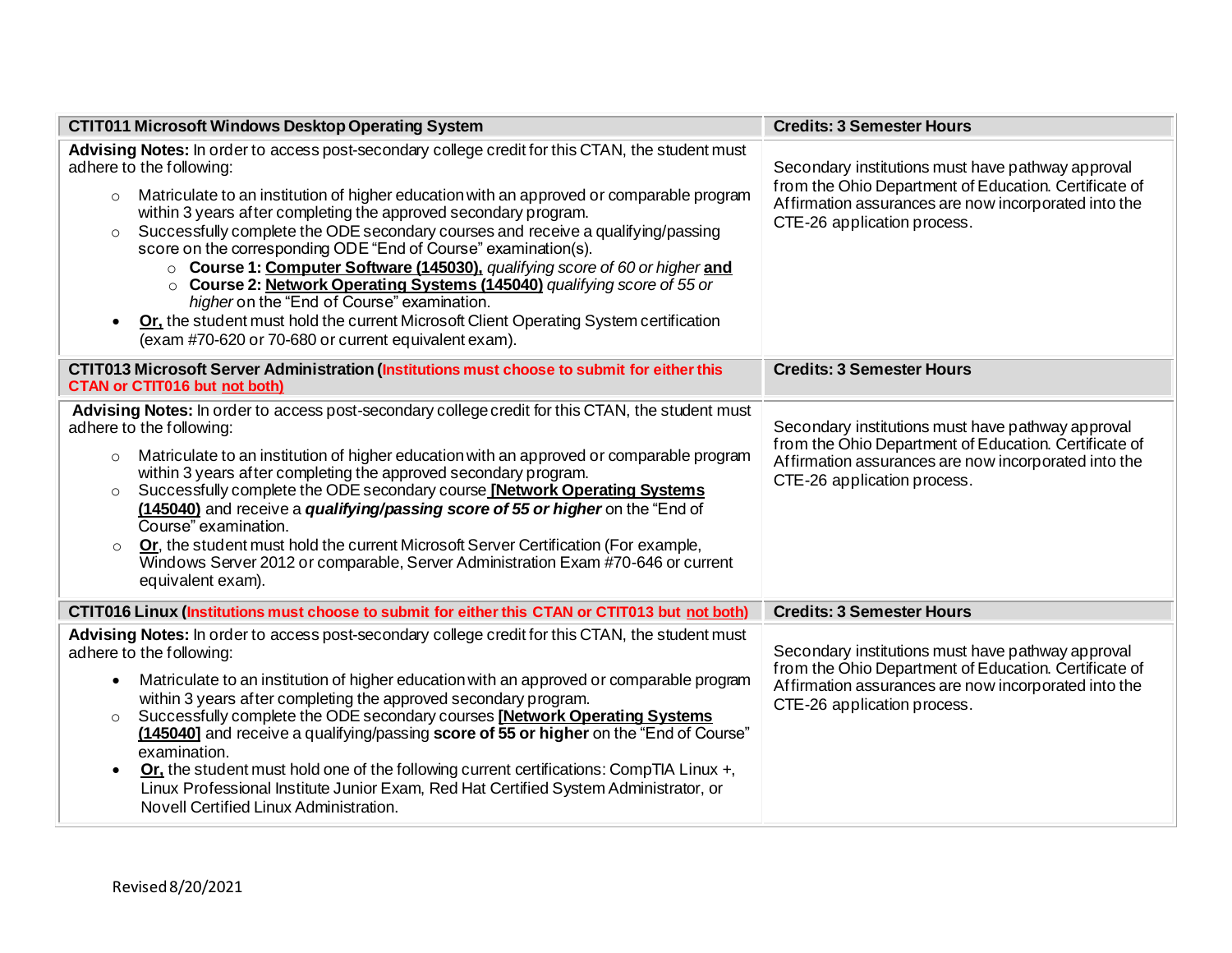| CTIT014 PC Operating System, Hardware Operation and Maintenance/A+                                                                                                                                                                                                                                                                                                                                                                                                                                                                                                                                                                                                                                                                                                                 | <b>Credits: 3 Semester Hours</b>                                                                                                                                                                  |
|------------------------------------------------------------------------------------------------------------------------------------------------------------------------------------------------------------------------------------------------------------------------------------------------------------------------------------------------------------------------------------------------------------------------------------------------------------------------------------------------------------------------------------------------------------------------------------------------------------------------------------------------------------------------------------------------------------------------------------------------------------------------------------|---------------------------------------------------------------------------------------------------------------------------------------------------------------------------------------------------|
| Advising Notes: In order to access post-secondary college credit for this CTAN, the student must<br>adhere to the following:<br>Matriculate to an institution of higher education with an approved or comparable program<br>within 3 years after completing the approved secondary program.<br>Successfully complete the ODE secondary courses and receive a qualifying/passing score on<br>$\circ$<br>the corresponding ODE "End of Course" examination(s).<br>Course 1: Computer Software (145030), qualifying score of 60 or higher and<br>$\circ$<br>Course 2: Computer Hardware (145025)] qualifying score of 55 or higher.<br>Or, the student must hold the current CompTIA A+ certificate (current exams $\#220-801$ and<br>$\circ$<br>220-802 or current equivalent exam). | Secondary institutions must have pathway approval<br>from the Ohio Department of Education. Certificate<br>of Affirmation assurances are now incorporated into<br>the CTE-26 application process. |

Each CTAN identifies the learning outcomes that are equivalent or common in introductory technical courses. In order for students to be able to receive credit under these agreements, the career-technical secondary programs and the post-secondary institutions must document that their course/program content matches the learning outcomes in the CTANs. In accordance with ORC 3333.162, industry standards and certifications provide documentation of student learning. Recognized industry standards are expectations established by business, industry, state agencies, or professional associations. These standards define training program curricular requirements, establish certification or licensure criteria, and often serve as the basis for program accreditation. Where there are not recognized industry standards that define curriculum, statewide faculty panels define the curricular requirements, and then seek input and consensus from institutions statewide.

# **Requirements and Credit Conditions:**

- 1. The receiving institution must have a comparable program, major, or courses that have been approved through submission to the Ohio Department of Higher Education  $(CT)^2$  approval process for the CTANs listed in this document.
- 2. Credits apply to courses in the specified technical area at Ohio's public institutions of higher education, provided that the institution offers courses in the specific technical area. In the absence of an equivalent course, and when the institution offers the technical program, the receiving institution will guarantee to grant and apply an equivalent credit value of the Career-Technical Articulation Number (CTAN) toward the technical requirements of the specific degree/certificate program.
- 3. The applicant must provide proof to the receiving institution that she/he completed a course or program that has been approved through the  $(CT)^2$  approval process and that she/he holds the appropriate credential or has passed the end-of-course assessment(s).
- 4. A career-technical student seeking credit under the terms of this CTAG must apply and be accepted to the college within three years of completing a career-technical education program/course or within the currency of the industry certificate or license.
- 5. A career-technical student who meets all eligibility criteria will receive the credit hour value for the comparable course(s) as offered at the receiving state institution of higher education.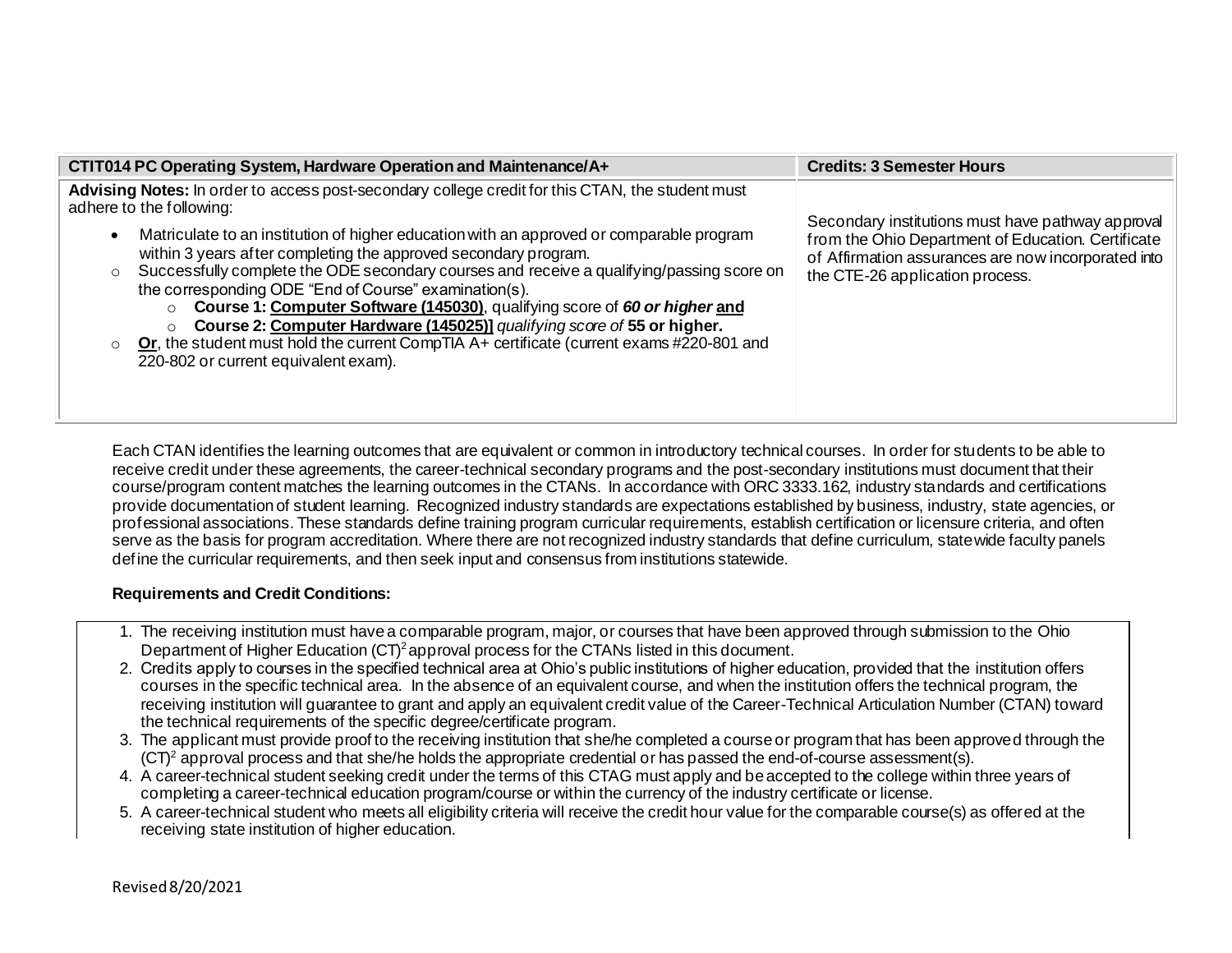- 6. The admission requirements of individual institutions and/or programs are unaffected by the implementation of (CT)² outcomes.
- 7. The transfer of credit through this CTAG will not exempt a student from the residency requirements at the receiving institution.
- 8. Public/State-assisted institutions seeking participation in these statewide articulations must document course equivalency (how learning outcomes are met and measured). Review will be conducted by the Information Support Services/Networking CTAG Faculty Review Panel. All submissions for approval must be submitted electronically through the Course Equivalency Management System (CEMS).

Secondary Career-Technical students must complete the Information Technology Pathway to be eligible for credit under this CTAG. This pathway is outlined in the Ohio Department of Education's *Information Technology Career Field Technical Content Standards.*

| CTIT002 Networking CompTIA Network+                                                                                                                                                                                                                                                                                                                                                                                                                                                                                 | <b>Credits: 3 Semester Hours</b> |
|---------------------------------------------------------------------------------------------------------------------------------------------------------------------------------------------------------------------------------------------------------------------------------------------------------------------------------------------------------------------------------------------------------------------------------------------------------------------------------------------------------------------|----------------------------------|
| General Course Description: This course is designed to provide network technicians and support staff with the<br>foundation-level skills they need to install, operate, manage, maintain, and troubleshoot a network. Data<br>communications, network components, the OSI reference model and popular industry communication protocols<br>are explored. Major types of network topologies and infrastructures are discussed. This course will help prepare<br>students for the CompTIA Network+ certification exam. |                                  |
| <b>Credits: 3 Semester Hours</b><br><b>Learning Outcomes:</b>                                                                                                                                                                                                                                                                                                                                                                                                                                                       |                                  |
| Describe Network Concepts*<br>Perform Network Installation and Configuration*<br>Explain Network Media and Topologies*<br>3.<br>Demonstrate Network Management*<br>4.<br>Describe Network Security*<br>5.<br>Describe emerging networking technology*<br>6.                                                                                                                                                                                                                                                         |                                  |
| *Asterisk Indicates Essential Learning Outcomes                                                                                                                                                                                                                                                                                                                                                                                                                                                                     |                                  |

| <b>CTIT005 Introduction to Desktop Operating Systems</b> |
|----------------------------------------------------------|
|----------------------------------------------------------|

**General Course Description:** This course is a broad overview of computer operating systems. Core operating system concepts are covered. Computer memory utilization is explored, basic security compliance is examined and common system operation procedures are applied. The student will learn to respond to system needs and perform basic backup tasks.

# **Credits:** 3 Semester Hours

- 1. Explain operating systems\*
- 2. Implement and maintain security compliance\*
- 3. Apply systems operations procedures\*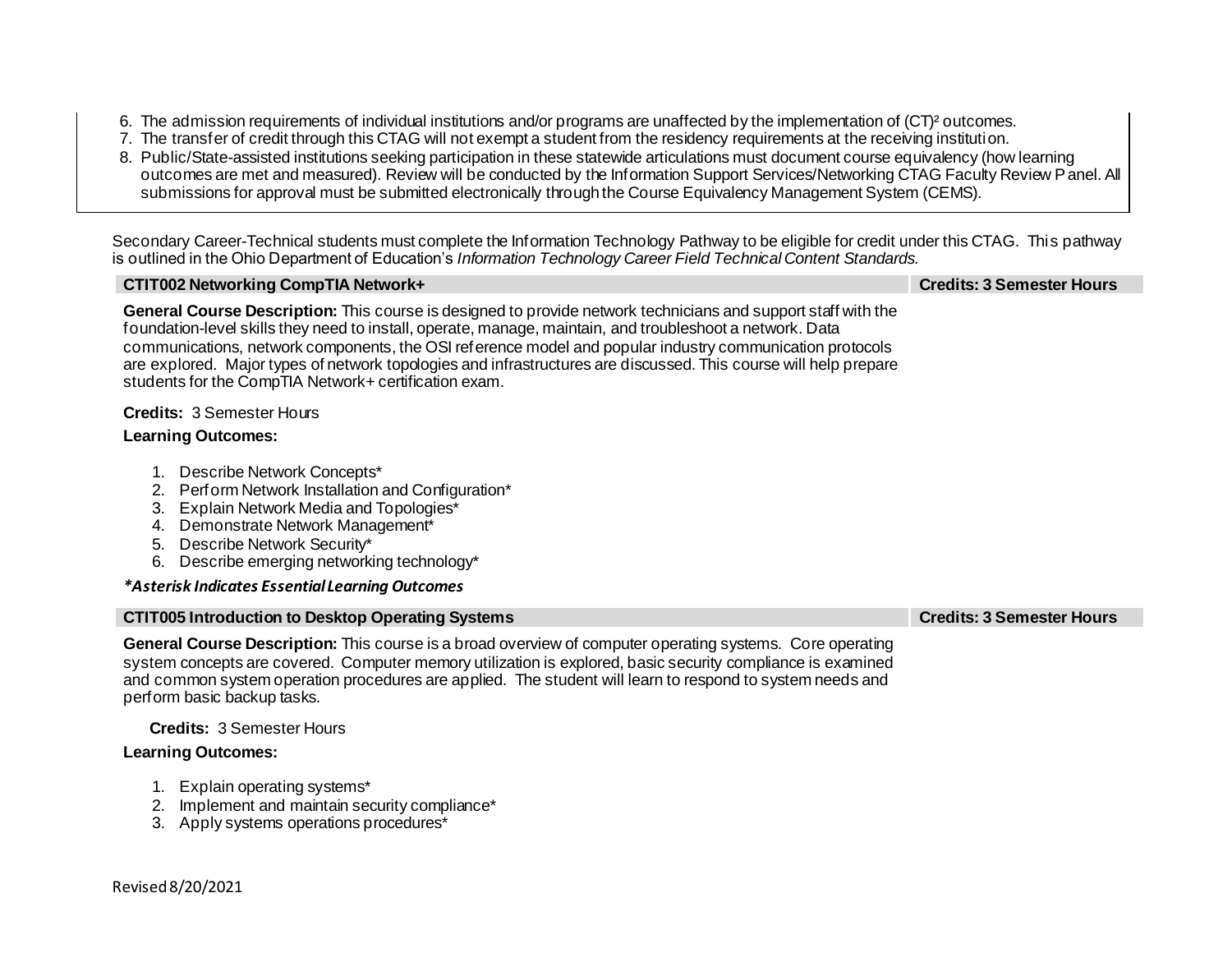- 4. Maintain and respond to system needs\*
- 5. Perform standard computer backup procedures\*

#### **CTIT006 Introduction to User Support Credits: 3 Semester Hours**

**General Course Description:** Introduction to the skills and abilities required to provide technical support and assistance to computer users with an emphasis on current Microsoft Client Operating Systems. Additional emphasis is on customer service, problem solving and communication skills (needs analysis, troubleshooting and interaction with users). Topics include service concepts, technical skill sets, career paths, strategies to provide technical support and operations of the help desk and user support industry.

# **Credits:** 3 Semester Hours:

## **Learning Outcomes:**

- 1. Identify causes of and resolution for desktop application issues including installation related issues and general software failures.\*
- 2. Identify causes of and resolution for networking issues including connectivity, name resolution, logon and printing issues.\*
- 3. Manage and maintain systems that run the current Microsoft Client Operating System including performance issues and common hardware failures.\*
- 4. Support mobile users and issues they report including wireless connectivity and remote access issues.\*
- 5. Identify causes of and resolution of security issues including resolving incidents related to malicious software, web browsers and cryptographic key management.\*

## *\*Asterisk Indicates Essential Learning Outcomes*

## **CTIT017 Cisco I: CCNA 7 – Introduction to Networks Credits: 3-4 Semester Hours**

**General Course Description:** Introduction to Networks (ITN) covers the architecture, structure, functions and components of the Internet and other computer networks. Students achieve a basic understanding of how networks operate and how to build simple local area networks (LAN), perform basic configurations for routers and switches, and implement Internet Protocol (IP).

**Credits:** 3-4 Semester Hours: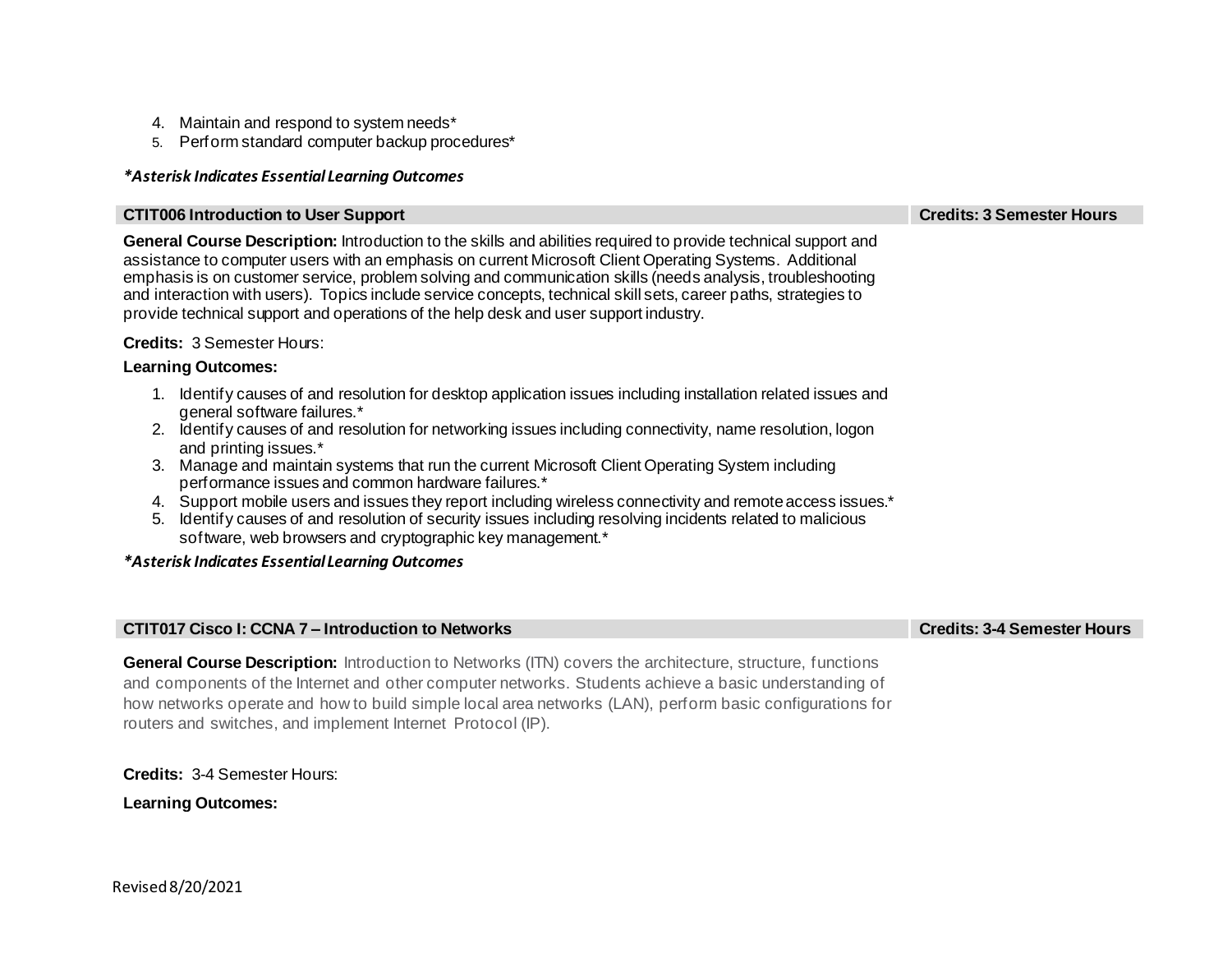- 1. Configure switches and end devices to provide access to local and remote network resources.\*
- 2. Explain how physical and data link layer protocols support the operation of Ethernet in a switched network.\*
- 3. Configure routers to enable end-to-end connectivity between remote devices.\*
- 4. Create IPv4 and IPv6 addressing schemes and verify network connectivity between devices. \*
- 5. Explain how the upper layers of the Open Systems Interconnect (OSI) model support network applications. \*
- 6. Configure a small network with security best practices.\*
- 7. Troubleshoot connectivity in a small network.\*

## **The learning outcomes are dictated by the credential examination.** *\*Asterisk Indicates Essential Learning Outcomes*

| CTIT018 Cisco II: CCNA 7 – Switching, Routing, and Wireless Essentials (SRWE)                                                                                                                                                                                                                                                                                                                                                                                                     | <b>Credits: 3-4 Semester Hours</b> |
|-----------------------------------------------------------------------------------------------------------------------------------------------------------------------------------------------------------------------------------------------------------------------------------------------------------------------------------------------------------------------------------------------------------------------------------------------------------------------------------|------------------------------------|
| <b>General Course Description:</b> Switching, Routing, and Wireless Essentials (SRWE) covers the architecture,<br>components, and operations of routers and switches in small networks and introduces wireless local area<br>networks (WLAN) and security concepts. Students learn how to configure and troubleshoot routers and<br>switches for advanced functionality using security best practices and resolve common issues with protocols<br>in both IPv4 and IPv6 networks. |                                    |
|                                                                                                                                                                                                                                                                                                                                                                                                                                                                                   |                                    |

# **Credits:** 3-4 Semester Hours:

- 1. Configure Virtual Local Area Network (VLANs) and Inter-VLAN routing applying security best practices.\*
- 2. Troubleshoot inter-VLAN routing on Layer 3 devices.\*
- 3. Configure redundancy on a switched network using Spanning Tree Protocol (STP) and Port Link Aggregation (EtherChannel).\*
- 4. Troubleshoot Port Link Aggregation (EtherChannel) on switched networks.\*
- 5. Explain how to support available and reliable networks using dynamic addressing and first-hop redundancy protocols.\*
- 6. Configure dynamic address allocation in IPv6 networks.\*
- 7. Configure WLANs using Wireless LAN Controllers (WLC) and L2 security best practices.\*
- 8. Configure switch security to mitigate local area network (LAN) attacks.\*
- 9. Configure IPv4 and IPv6 static routing on routers.<sup>\*</sup>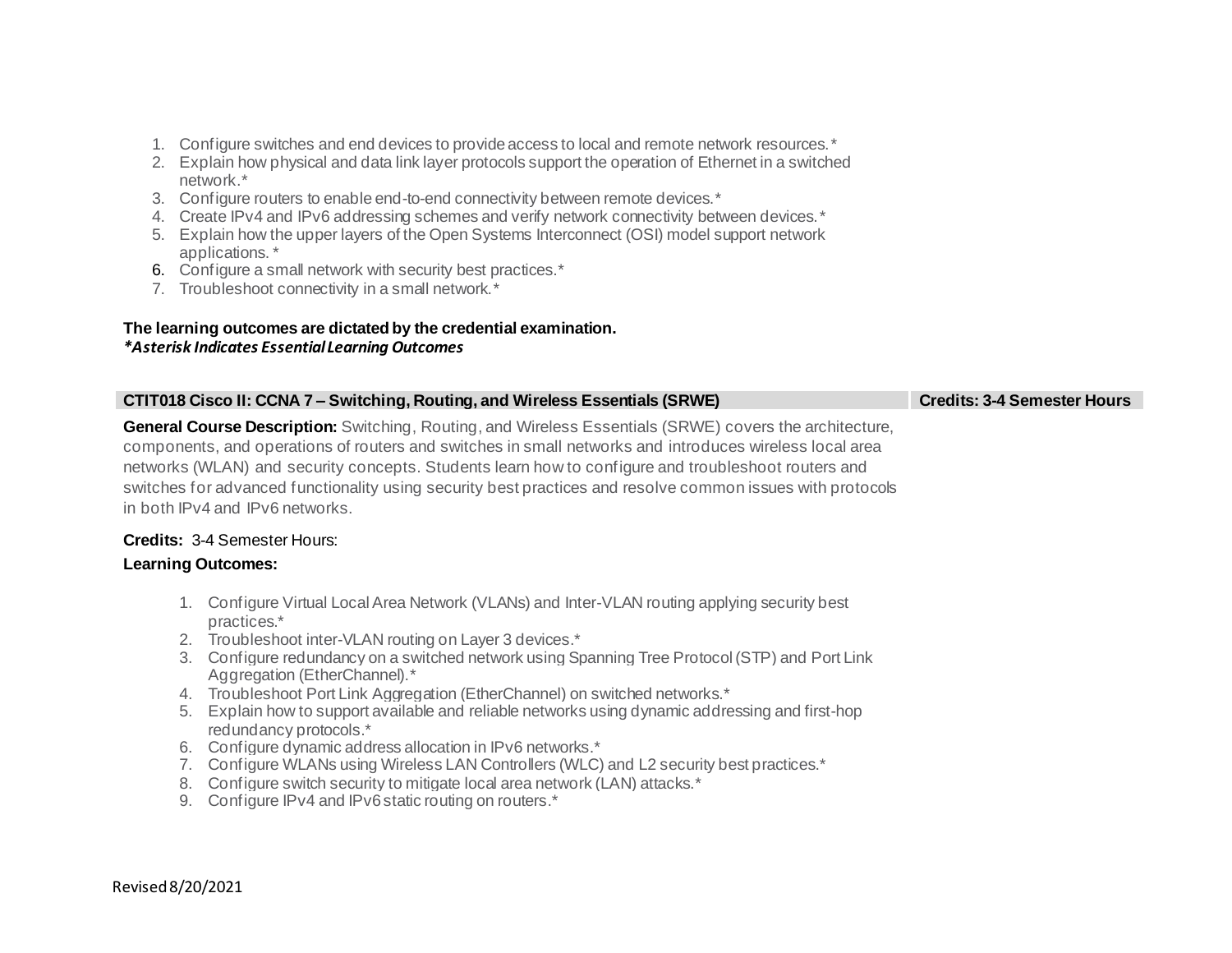# **The learning outcomes are dictated by the credential examination.**  *\*Asterisk Indicates Essential Learning Outcomes*

#### **CTIT019 Cisco III: CCNA 7 – Enterprise Networking, Security, and Automation (ENSA) Credits: 3-4 Semester Hours**

**General Course Description:** Enterprise Networking, Security, and Automation (ENSA) describes the architecture, components, operations, and security to scale for large, complex networks, including wide area network (WAN) technologies. The course emphasizes network security concepts and introduces network virtualization and automation. Students learn how to configure, troubleshoot, and secure enterprise network devices and understand how application programming interfaces (API) and configuration management tools enable network automation

## **Credits:** 3-4 Semester Hours:

#### **Learning Outcomes:**

- 1. Configure single-area Open Shortest Path First (OSPFv2) in both point-to-point and multiaccess networks.\*
- 2. Explain how to mitigate threats and enhance network security using access control lists and security best practices.\*
- 3. Implement standard IPv4 Access Control List (ACL) to filter traffic and secure administrative access.\*
- 4. Configure Network Address Translation (NAT) services on the edge router to provide IPv4 address scalability.\*
- 5. Explain techniques to provide address scalability and secure remote access for WANs.\*
- 6. Explain how to optimize, monitor, and troubleshoot scalable network architectures.\*
- 7. Explain how networking devices implement Quality of Services (QoS).\*
- 8. Implement protocols to manage the network.\*
- 9. Explain how technologies such as virtualization, software defined networking, and automation affect evolving networks.\*

## **The learning outcomes are dictated by the credential examination.**  *\*Asterisk Indicates Essential Learning Outcomes*

#### **CTIT011 Microsoft Windows Desktop Operating System Credits: 3 Semester Hours**

**General Course Description:** Perform clean installations of or upgrades to the current Windows client operating system from previous versions of Windows including the migration of user profiles. Create and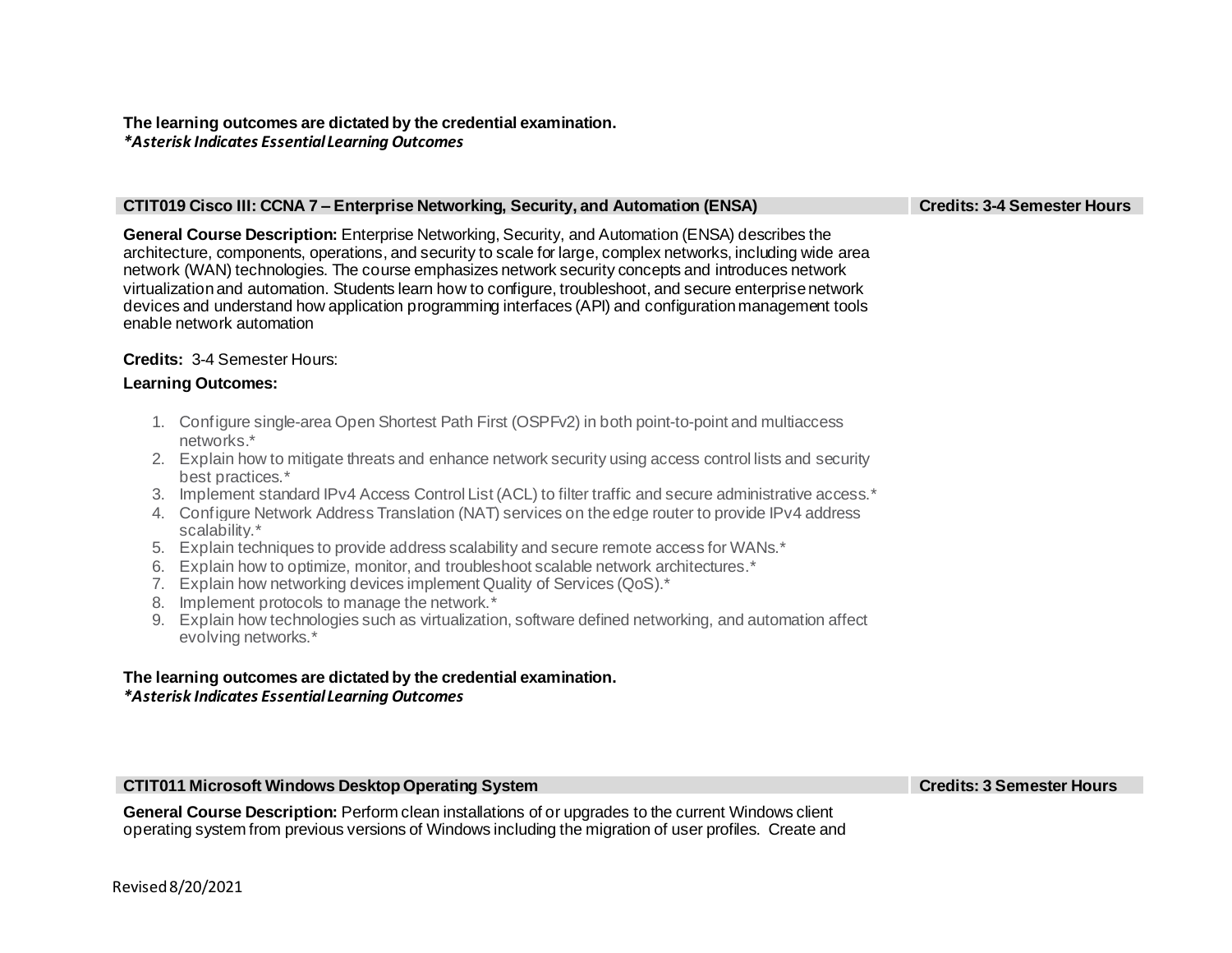manage system images as a method of deployment. Configure aspects of a Windows client including hardware devices and application software; network connectivity including IPv4 and IPv6, firewall settings and remote management; and mobile computing features of Windows including BitLocker, DirectAccess and remote connectivity. Manage access to resources via authentication, authorization and user account control. Manage and monitor systems including system performance, backup and recovery. This course helps prepare students for a current Microsoft desktop based certification exam.

#### **Credits:** 3 Semester Hours

#### **Learning Outcomes:**

- 1. Manage the installation of the current Microsoft desktop operating system as a clean install or an upgrade from a previous version including the migration of user data.\*
- 2. Create, modify and deploy system images as a method of installation.\*
- 3. Configure hardware devices and their associated drivers.\*
- 4. Configure software applications and their related settings and restrictions via local policies or group policies.\*
- 5. Manage and configure network protocols, e.g., IPv4 and IPv6, and related settings such as Windows Firewall and remote management.\*
- 6. Manage resource access issues including sharing, file and folder permissions via NTFS, user account control and Encrypting File System (EFS).\*
- 7. Configure features related to mobile computing including BitLocker, Trusted Platform Module (TPM), Direct Access and mobility options.\*
- 8. Monitor and maintain systems via software updates, disk management and performance settings.\*
- 9. Perform activities in support of a sound strategy for backup and recovery options and business continuity.\*

#### *\*Asterisk Indicates Essential Learning Outcomes*

#### **CTIT013 Microsoft Server Administration Credits: 3 Semester Hours**

**General Course Description:** This course trains students in the operations and day to day management of Windows Server. They will examine the server operating system, file services, directory services, software distribution, fault tolerance, remote access as well as system monitoring and troubleshooting. This course will help prepare students to sit for the current Microsoft Server Administrator exam. It should be noted, however, that additional test preparation work is recommended before attempting the actual certification exam. 

**Credits:** 3 Semester Hours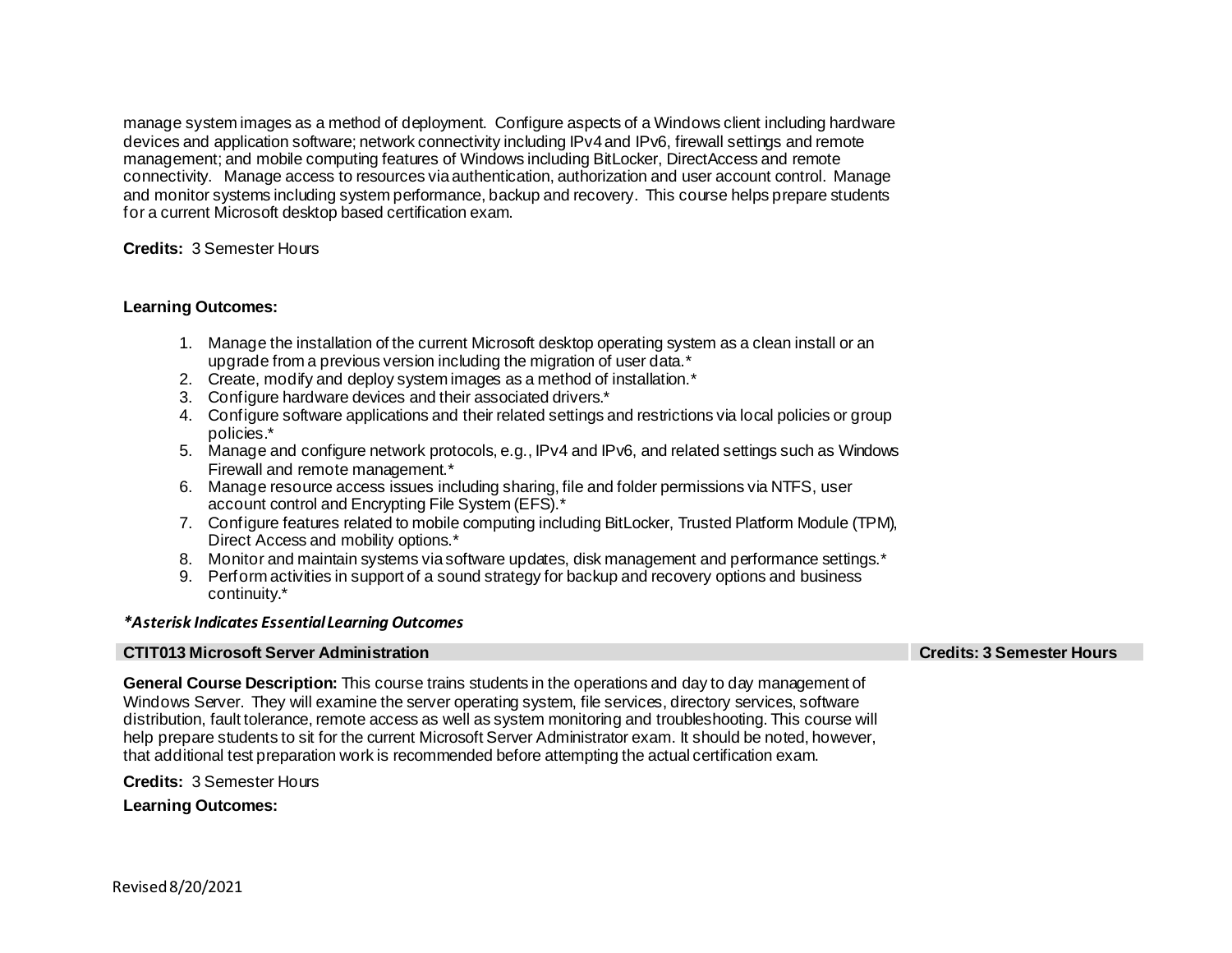- 1. Explain and Implement Server Deployment Concepts\*
- 2. Perform Server Management\*
- 3. Monitor and Maintain Servers\*
- 4. Define Application and Data Provisioning\*
- 5. Plan for Business Continuity and High Availability\*

## **CTIT014 PC Operating System, Hardware Operation and Maintenance/A+ Credits: 3 Semester Hours**

**General Course Description:** This course provides basic knowledge for properly installing, configuring, upgrading, maintaining and troubleshooting modern computer hardware including CPUs, storage devices, adapters, video displays, printers and communication devices. Coverage includes desktop and server systems, basic networking and security; it includes functions and characteristics of operating systems in common use. Emphasis will be given to the current Windows operating system, small office/home office (SOHO) networks and security practices for both. This course will help students prepare for the CompTIA A+ certification exam. It should be noted, however, that additional test preparation work is recommended before attempting the actual certification exam.

# **Credits:** 3 Semester Hours

- 1. Explain, compare and contrast common hardware components of a modern personal computer including storage devices, motherboards, power supplies, processors, memory, display, printers and other peripherals.\*
- 2. Install and configure hardware and software components including printers, multimedia devices, scanners, video devices, etc.\*
- 3. Interpret common hardware and software symptoms and apply appropriate troubleshooting methods to resolve the identified problems.\*
- 4. Compare and contrast common versions of the Windows operating system, their features, installation methods and utilities.\*
- 5. Summarize basic networking fundamentals including devices (hubs, switches, routers, etc.), protocols (TCP/IP, HTTP, FTP, SMTP, etc.), media (UTP, STP, fiber or coaxial) and types (wireless, Bluetooth, cellular and others).\*
- 6. Explain basic principles and concepts of securing networks and devices including encryption, firewalls, authentication, authorization, malicious software, etc.\*
- 7. Outline appropriate operational procedures to address safety and environmental issues and their impact on customers.\*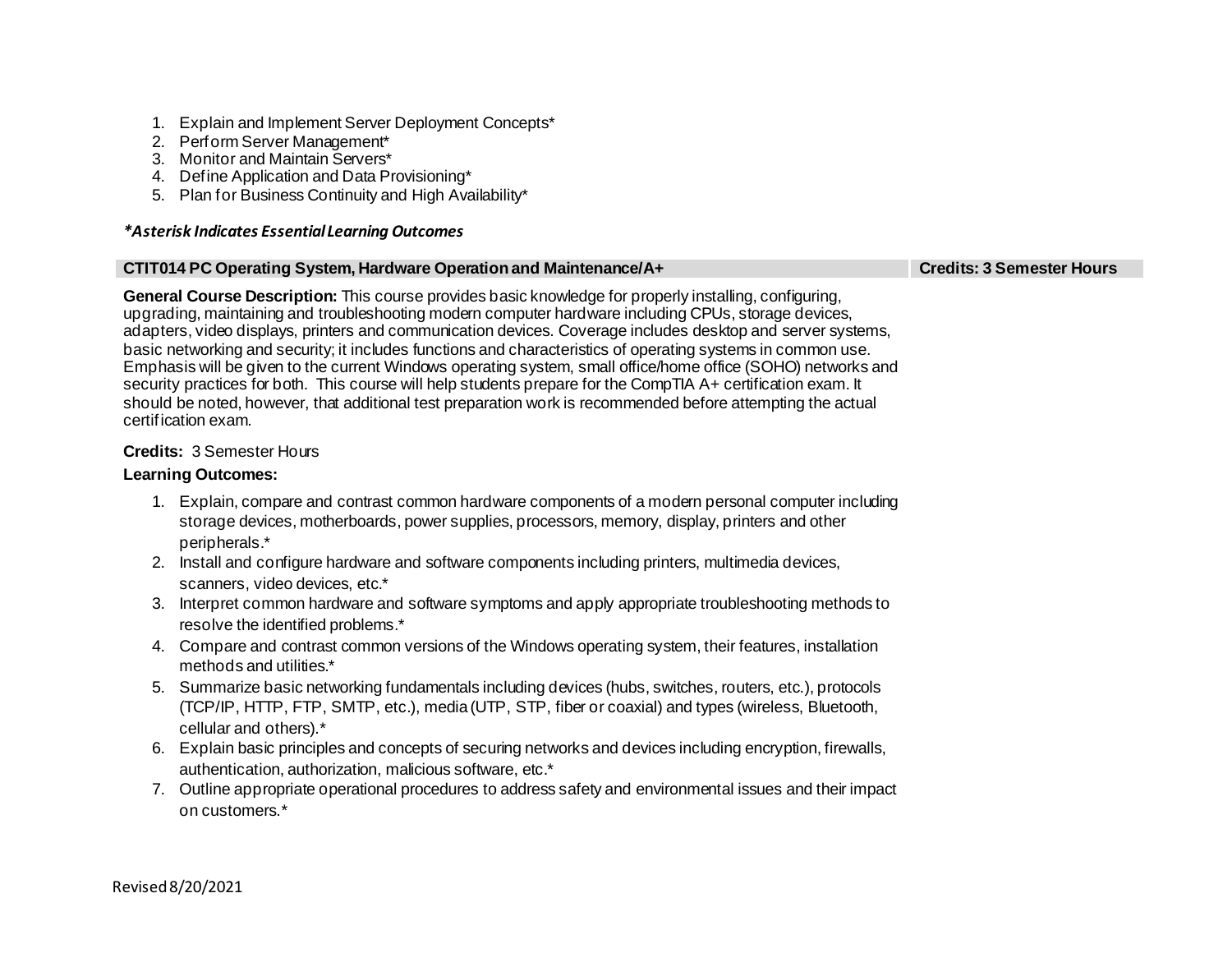- 8. Install, configure, maintain, troubleshoot and repair components of a modern personal computer, both desktop and laptop, including storage devices, motherboards, processors, memory, adapters and printers using appropriate tools.\*
- 9. Differentiate between recent versions of Windows Client Operating Systems in their directory structure including user folder locations, program files, temporary files and offline files and folders.\*
- 10. For recent versions of Windows Client Operating Systems, use system utilities (device manager, disk management, administrative tools, task manager, etc.) and command line tools (msconfig, chkdsk, copy, format, ipconfig, pint, etc.) to troubleshoot and resolve issues.\*
- 11. Troubleshoot and resolve client networking problems using protocol (TCP/IP, FTP, SMTP, etc.) settings, firewall configuration settings and system tools (ping, tracert, nslookup, ipconfig, etc.).\*
- 12. Install and configure a fully featured small office or home office (SOHO) network including a shared broadband connection (DSL, cable, ISDN or satellite), wireless devices using encrypted communication methods, routers/access points, bluetooth and firewall devices.\*
- 13. Install and configure system software to reduce the risk of malware infection via scheduled system scans and signature updates and identify, quarantine and repair infected systems.<sup>\*</sup>
- 14. Increase operating system security by managing local users and groups, file and folder permissions, share permissions, encryption and BIOS security.\*

# **CTIT015 CompTIA Security+ Credits: 3 Semester Hours**

**General Course Description:** A current overview of both network and Internet based security practices and conventions; including planning, implementing, and managing network security. Through an exploration of security technologies, vulnerability assessment and attack methods this course offers methods to minimize potential security risks by means of organizational policy, education and technology. This course helps students prepare for the CompTIA Security+ certification exam. It should be noted, however, that additional test preparation work is recommended before attempting the actual certification exam.

# **Credits:** 3 Semester Hours

- 1. Implement practices to properly harden operating systems and application software on a continuing basis.\*
- 2. Identify commonly used ports and protocols, in both wired and wireless communications, their vulnerabilities and methods to mitigate those vulnerabilities.\*
- 3. Identify and implement software and hardware tools (IP scanning, packet sniffing, and others) to increase network security.\*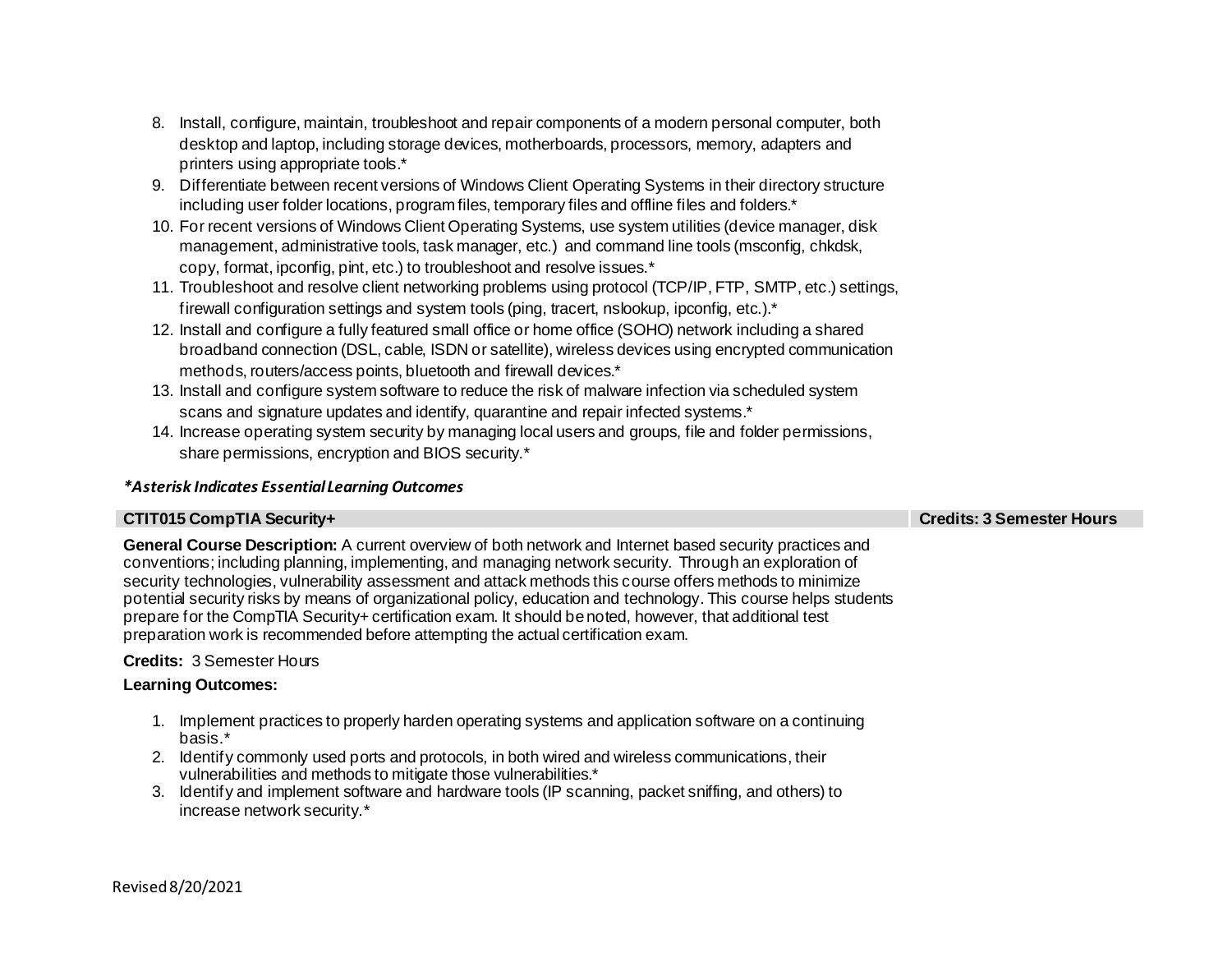- 4. Conduct risk and vulnerability assessments and implement appropriate plans to mitigate common risks and vulnerabilities.\*
- 5. Implement procedures to properly log system events, review those logs and audit security settings on a regular basis.\*
- 6. Explain and implement redundancy planning, disaster recovery and incident response as means to provide business continuity.\*
- 7. Explain the impact of organizational policy, state and federal legislation, and environmental controls on security planning.\*
- 8. Compare and contrast access control methods including role based, discretionary, mandatory and rule based and implement appropriately to secure network resources.\*
- 9. Summarize and deploy various authentication methods including password based, biometric and certificate based models.\*
- 10. Explain general cryptographic concepts including hashing, symmetric and asymmetric encryption, digital certificates and public key infrastructure (PKI).\*
- 11. Explain secure protocols including Secure Socket Layer (SSL) and IPSec to provide encrypted communication.\*

**CTIT016 Linux Credits: 3 Semester Hours**

**General Course Description:** This course is designed to teach critical knowledge of installation, operation, administration and troubleshooting services common to all distributions of the Linux operating system. Topics include managing user accounts, command line utilities, file system creation, file system maintenance, access permissions, system backup, and operation system installation. This course will help prepare students for an industry standard certification exam. It should be noted, however, that additional test preparation work is recommended before attempting the actual certification exam.

# **Credits:** 3 Semester Hours

- 1. Explain system hardware architecture such as major system devices, peripheral devices, and network connectivity devices.\*
- 2. Perform Operating System and Application Software Installation\*
- 3. Use common command line and scripting utilities\*
- 4. Manage the Filesystem\*
- 5. Perform Common Administrative Tasks\*
- 6. Explain and Apply Fundamental Networking concepts and protocols.\*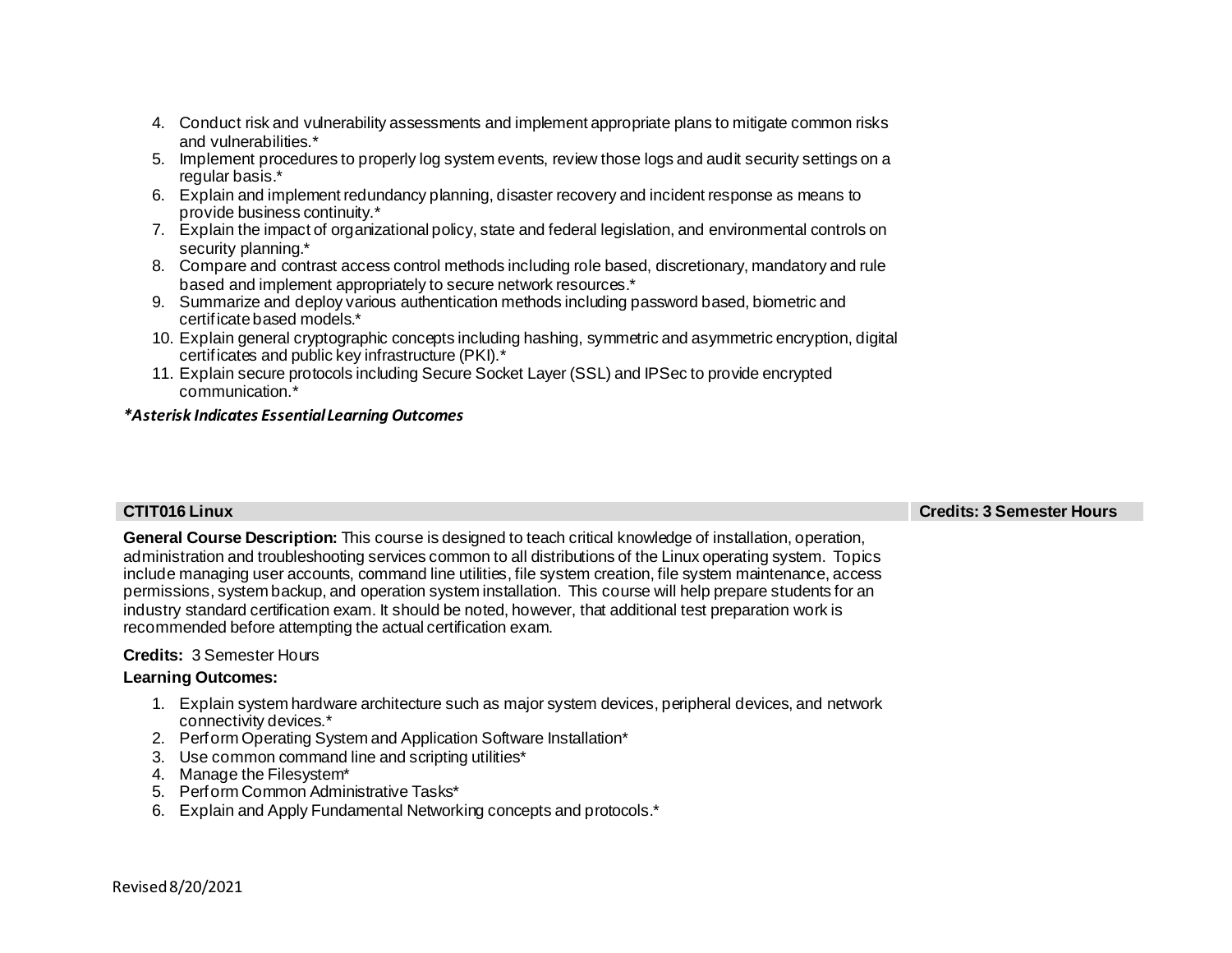# **Information Support Services and Networking Panel Participants**

Tony Hills (N) **Northwest State Community College** SCTAI Panel Lead Expert Hamid Abdollahain Cuyahoga Community College SCTAI Panel Lead Expert Mike Beaver (N) Controllers University of Rio Grande SCTAI Panel Expert SCTAI Panel Expert Dan Heighton (N) Clark State Community College SCTAI Panel Expert Christine Wolfe (N) Christine Wolfe (N) Christine Wolfe (N) Christine Wolfe (N) Christine Wolfe (N) Christine Music Christine Music Christine Music Christine Music Christine Music Christine Music Christine Music Christine Valerie Fronczak (N) Hocking College SCTAI Panel Expert<br>Linda Williams (N) Marion Technical College SCTAI Panel Expert Linda Williams (N) Marion Technical College

Dovel Myer (N) Shawnee State University Item Writer Item Writer Rick Stumm (N) **International University of Cincinnati** International Item Writer Naeem Shareef (N) The Ohio State University Item Writer Item Writer Duane Geistenberger (N) Marion Technical College Item Writer Item Writer Catherine Bakes (N) **Kent State University In the Catherine State Writer** Item Writer Miekel Hollowell (N) Cuyahoga Community College Internal Community College Item Writer

Bob Sherman (ISS) Sinclair Community College SCTAI Lead Expert Hazem Said (ISS) University of Cincinnati SCTAI Panel Expert SCTAI Panel Expert Martin Walsh(ISS) Cuyahoga Community College Community Collect Collect Control SCTAI Panel Expert Barb Miller (ISS) **SCTAI Panel Expert** Zane State College SCTAI Panel Expert SCTAI Panel Expert Greg Teets (ISS) Clark State Community College SCTAI Panel Expert Martin Anderson (ISS) Bowling Green State University SCTAI Panel Expert

James Leasure (ISS) Cuyahoga Community College **Internal Contract Contract Contract Contract Contract Contract Contract Contract Contract Contract Contract Contract Contract Contract Contract Contract Contract Contract Con** Carol Buser (ISS) Community College Item Writer Item Writer Naeem Shareef (ISS) The Ohio State University Item Writer Item Writer Kathy Tamerlano (ISS) Cuyahoga Community College Item Writer Item Writer Tony Hills (ISS) The Solution of Northwest State Community College The Integration of the Writer Leon Madrid (ISS) The Ohio State University Item Writer Item Writer Gloria Rogiers (ISS) Columbus State Community College The Internal Muslim Writer LyNette Cordaro (ISS) Cuyahoga Community College International Control of the Writer Becky Grasser (ISS) Lakeland Community College Item Writer Item Writer